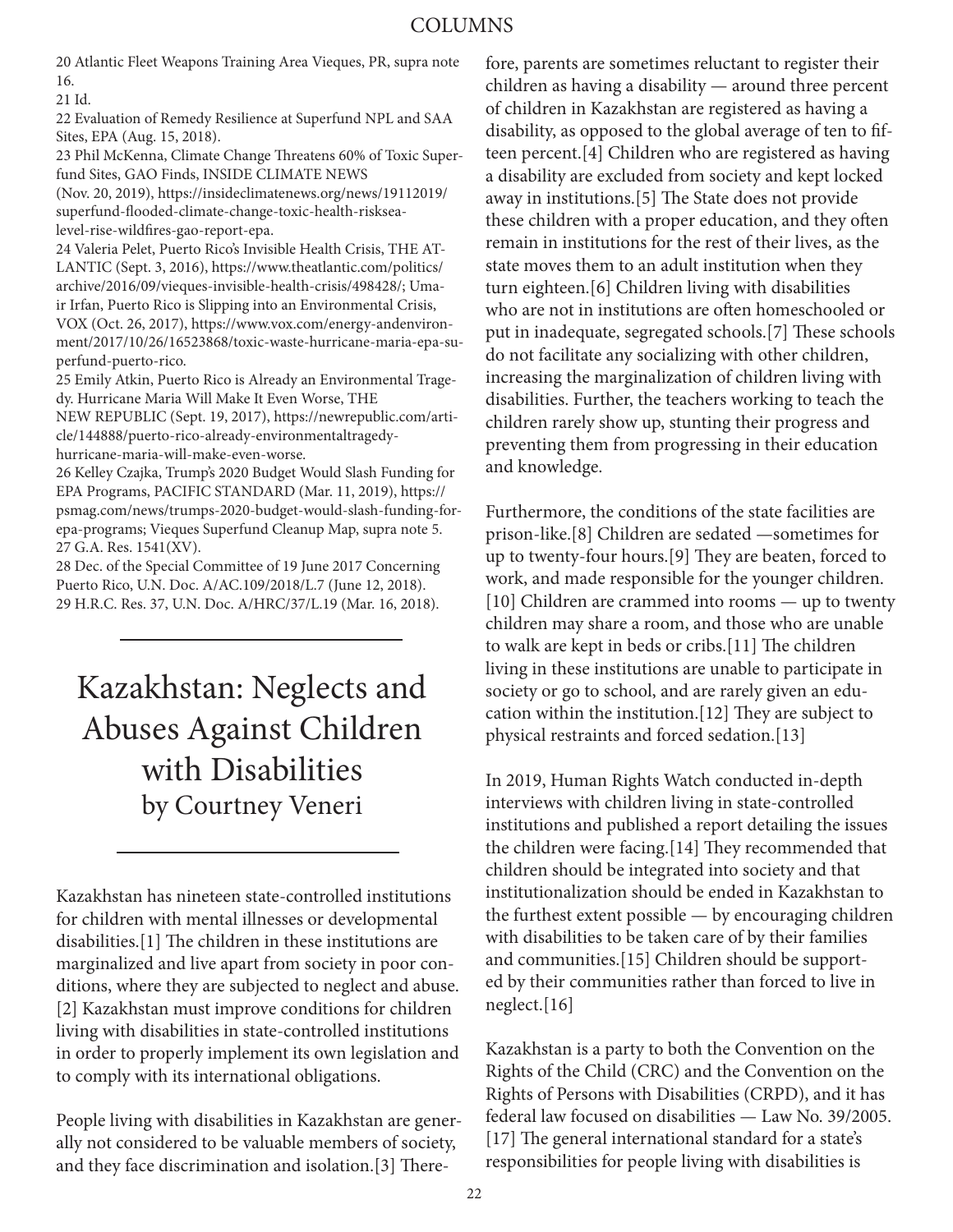## COLUMNS



BEDS FOR CHILDREN WITH DISABILITIES LIVING IN A STATE-RUN INSTITUTION IN KAZAKHSTAN VIA HUMAN RIGHTS WATCH, LICENSED UNDER CC BY-NC-ND 3.0 US.

set forth in the CRPD. Article 7 requires that all the provisions set forth in the CRPD be applied to children as well.[18] States are required to ensure that people living with disabilities are able to participate in their communities and are protected from inhumane or degrading treatment.[19] Article 23 of the CRC provides the international basis for the rights of children with disabilities.[20] Article 23 requires states to provide the means for children with disabilities to live a full life, such as education, social services, and adequate medical care.[21] Further, Article 23 specifically states that these practices are all intended to allow children "active participation in the community."[22] Kazakhstan has its own law to implement the rights of people living with disabilities.[23] Article 4 requires people living with disabilities to be integrated into society, and Article 5 prevents discrimination or violation of their human rights.[24]

Kazakhstan's treatment of children who have disabilities falls short of both international law and their own legislation. Keeping children isolated from their communities directly violates the CRPD and the CRC. [25] Article 20 of the CRC requires that any child separated from the family environment be given special protection — keeping the children isolated in beds and preventing them from getting an education is directly contrary to that provision.[26] Children living with disabilities should be able to interact and participate in their communities and access education as laid out in these international covenants.

Further, the way children are treated in the state-run institutions is also not consistent with both the CRPD and the CRC.[27] Children who live in institutions must be treated with respect — abusing children or sedating them for days on end is illegal under both Conventions. This sort of abuse, such as being beaten and restrained for hours at a time, conflicts with Article 15 of the Convention for Persons with Disabilities and Article 19 of the CRC.[28] The state must treat these children with respect and provide opportunities within these institutions, such as access to education. [29] The children are entitled to the same opportunities as children living outside of institutions.[30]

Finally, Kazakhstan needs to comply with its own internal law. Kazakhstan provides its own legal framework for ensuring compliance with its international obligations, but it has failed to enforce the law on a consistent basis.[31] There needs to be an overhaul of the state-run institutions for children living with disabilities and social education to reduce the levels of societal discrimination those children are exposed to. For example, Kazakhstan could more strictly enforce rules against the abuse of children by institutional staff and begin public information campaigns to push for a better public understanding of people living with disabilities, along with creating opportunities both in institutions and outside of them to provide an education to children with disabilities. By showing that abuse will not be tolerated while also creating more community awareness and education, children living with disabilities will have more opportunities to live full lives. Kazakhstan is not compliant with its international legal obligations, nor its internal national law. It must provide better facilities for children living with disabilities in institutions, and it must start providing opportunities for these children to be included in their communities so they may benefit from education and proper care.

<sup>1</sup> Human Rights Watch, Kazakhstan: Children in Institu-